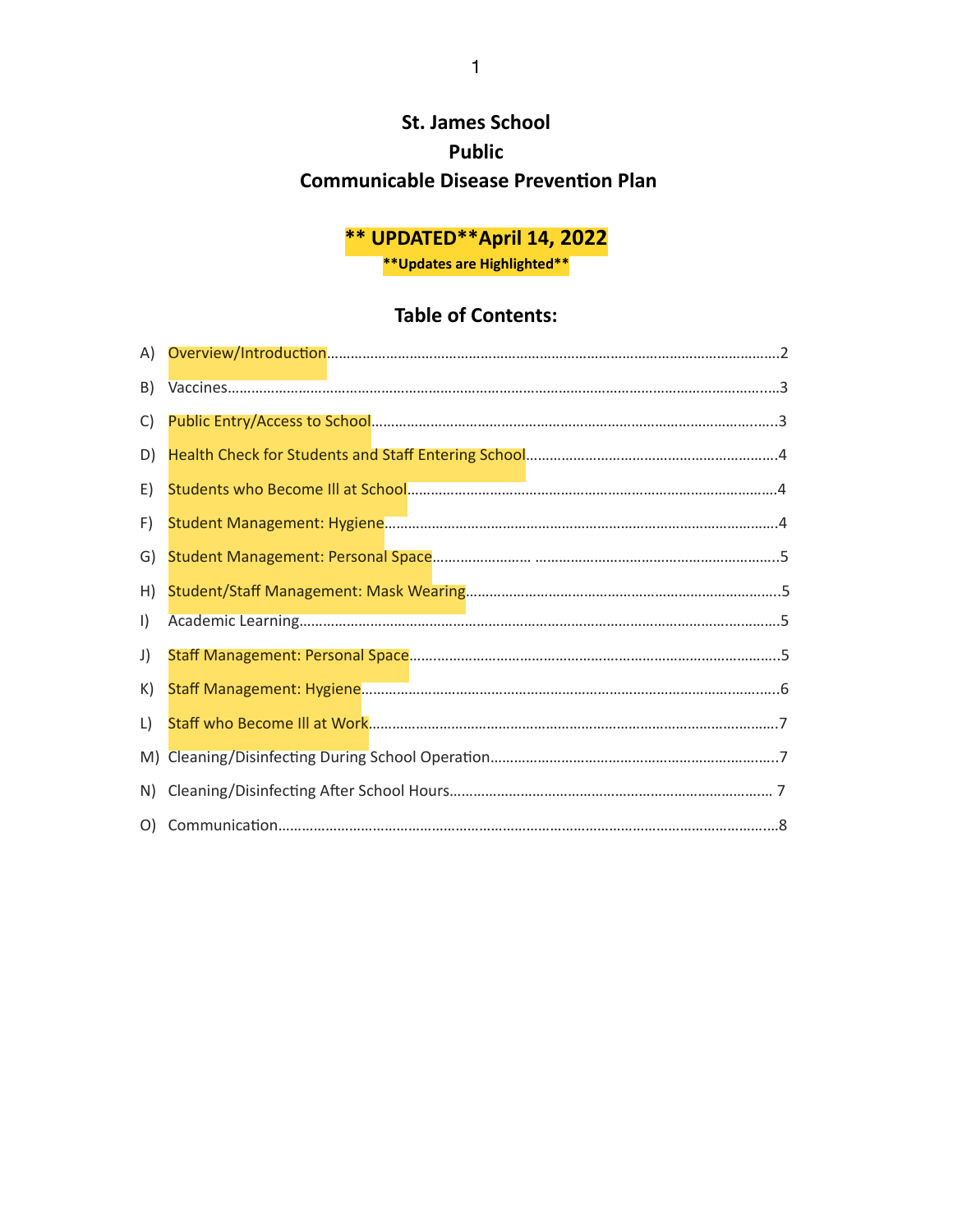#### **A. Overview/Introduction/Greetings**

#### *Objectives:*

Effective **April 16th, 2022**, the Ministry has updated its plan to better reflect a transition away from a pandemic response and towards a sustainable communicable disease plan.

*Comprehensive guidelines build on the Communicable Disease Guidelines for K-12 School Settings developed by the Office of the Provincial Health Officer and the BC Centre for Disease Control (BCCDC) to ensure schools have robust measures in place to prevent the transmission of COVID-19. These guidelines are intended to support K-12 employees, students, parents, caregivers, administrators* 

*and school community members to:*

- *1. Be informed about public health measures and how they support a safe school environment;*
- *2. Understand their roles and responsibilities in maintaining and promoting safe and healthy schools.*

#### *Key Principles of our Plan:*

- All school within the Catholic Independent Schools of the Kamloops Diocese (CISKD) are required to have Communicable Disease Prevention plans in place, which focus on reducing the risk of workplace transmission of COVID-19 and other communicable diseases.
- Controls for Communicable Disease Prevention continue to be:
	- Hand Hygiene
	- Ventilation
	- Health Awareness: an updated approach to Health Checks
	- Regular Cleaning and Disinfection
	- Use of Non-Medical Masks as a personal choice
- Schools continue to be low-risk sites for COVID-19 transmission even with increased risk of COVID-19 in some communities.

This document was updated based on various Ministry of Education, Ministry of Health, WorksafeBC, and CISKD.

The protocols identified in this school document are designed to keep everyone as safe as possible while still providing important educational services to our families and community.

At SJS, we follow inclusive/respectful approaches when personnel/students/visitors cannot comply with protocols due to health/behavioural reasons. We are committed to exploring other administrative and environmental methods to mitigate the risk to ensure their safety and the safety of others.

If an activity cannot be implemented in line with provincial guidelines, it should be adapted or another activity should be selected.

No student should be prevented from attending or fully participating in school if they are not wearing a mask.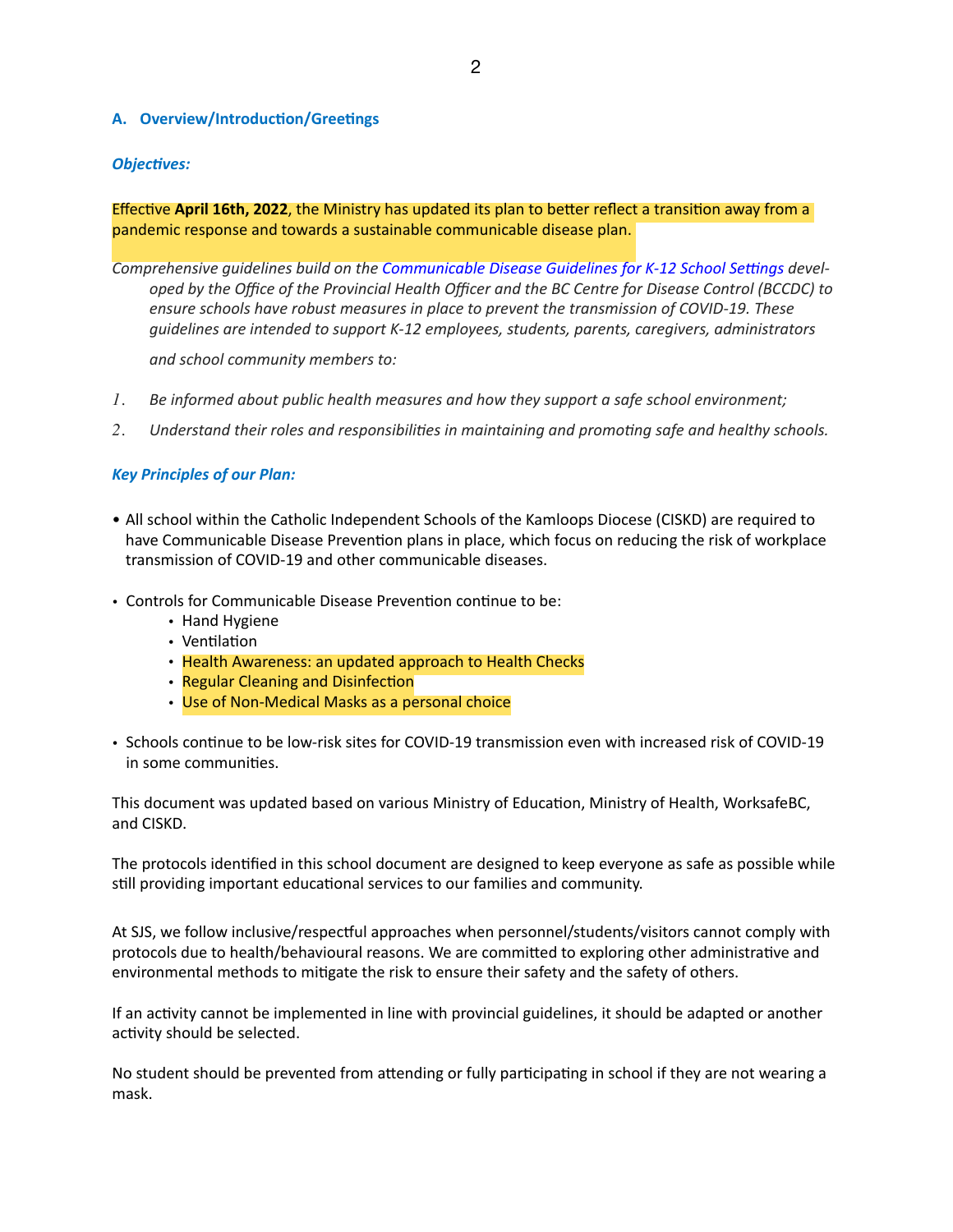## **B. Vaccines**

Vaccines are the most effective way to reduce the risk of COVID-19 in schools and communities. The vaccines used in B.C. remain highly effective against COVID-19, including among variants of concern (such as the Delta Variant). Vaccinated people aged 12 and older tend to have milder illness if they get infected and are also less likely to spread COVID-19 than unvaccinated people 12 and older.

Public health strongly encourages all eligible students and staff to be fully vaccinated against COVID-19 to protect themselves and those around them including those who are not eligible to be vaccinated. People over 12 who are not vaccinated are at higher risk of getting and spreading COVID-19, with age the greatest factor of individual risk of severe illness. Most COVID-19 cases, hospitalizations, and deaths are now among unvaccinated adults.

According to the BC Centre for Disease Control, children under 12 who are not currently eligible to be vaccinated continue to be less likely to get and spread COVID-19 and have a low risk of serious outcomes if they do get COVID-19.

While COVID-19 is present in our communities, there will continue to be COVID-19 exposures in schools involving students and staff. However, the BC Centre Disease Control reports that, with the increasing proportion of people 12 and over being fully vaccinated and effective communicable disease measures continuing to be in place, exposures are unlikely to lead to further transmission. At this time vaccination is not required for K-12 staff or students

### **C. Public Entry / Access to School**

- Public entry of our school is limited to staff, students, volunteers, and those working for the benefit of the work we do at SJS.
- All visitors will use the main entrance to the school.
- Visitors to our school are welcome.
- In place of Health Checks, Families are encouraged to practice Health Awareness and are encouraged to keep their children home when sick.
- Upon arrival, students are encouraged to wash their hands.
- Students will exit the school at pick up time through their specified doors and will wait, playing outside in either the wrapper zone or the upper field, until they are picked up. Students should keep their bodies to themselves and respecting personal space as much as possible.
- Extended supervision will be in place from 7:45am to 8:30am and 2:45pm to 4:30pm. Students will remain outside for as long as possible and will respect personal space when brought inside.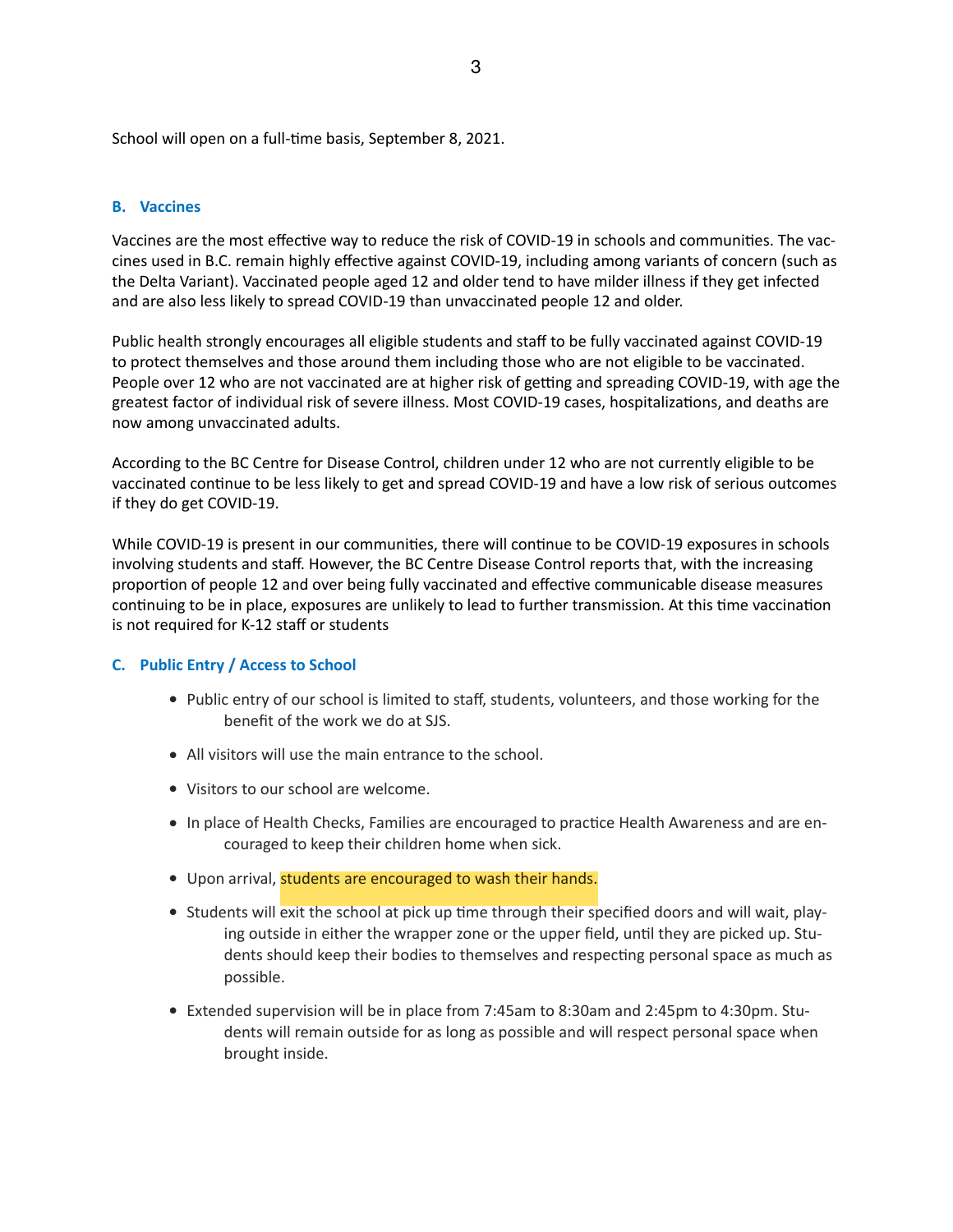- Staff will limit their access to the school between the hours of 7:30am and 5:00pm Monday to Friday. Staff requiring access outside of these times will make arrangements with the principal.
- Health Awareness is encouraged before entering the school. People who are sick are encouraged to stay home.

#### D. **Health Check for Students and Staff Entering School**

- Parents are asked to be aware if their children and household experience respiratory or other symptoms of illness. They are asked that they commit to not sending their children to school if their child is symptomatic.
- If you feel unwell, please stay home.
- Daily Health Checks are to be completed at home each day prior to leaving home.

#### **E. Students who Become Ill at School**

- Students who display any symptoms of fever, common cold, influenza, COVID19 or other respiratory diseases while in attendance at school will be separated from all students and school staff and placed in a supervised area referred to as the *Helping Hands Room.*
- Parents will be contacted and asked to pick up their child as soon as possible.

#### **F. Student Management: Hygiene**

- Students wash their hands (at a minimum):
	- Upon arriving at school
	- Before/after any breaks (ex., recess/lunch)
	- Before/after eating and drinking
	- After using the toilet;
	- After sneezing or coughing into hands or tissue;
	- After handling common resources/equipment/supplies or pets
	- When hands are visibly dirty; and
- Staff are encouraged to assist younger students with hand hygiene as needed.
- Staff shall model and teach students to ensure effective hand hygiene practice.
- If a sink is not available, alcohol-based hand sanitizer with a minimum of 60% alcohol concentration may be offered/used remembering that the 'air drying' is what 'kills' the virus.
- All group food preparation activities at school are now permitted with strict adherence to Food Safe and WorkSafeBC Restaurant protocols. Staff will ensure proper hand washing and hygiene is practiced in classrooms.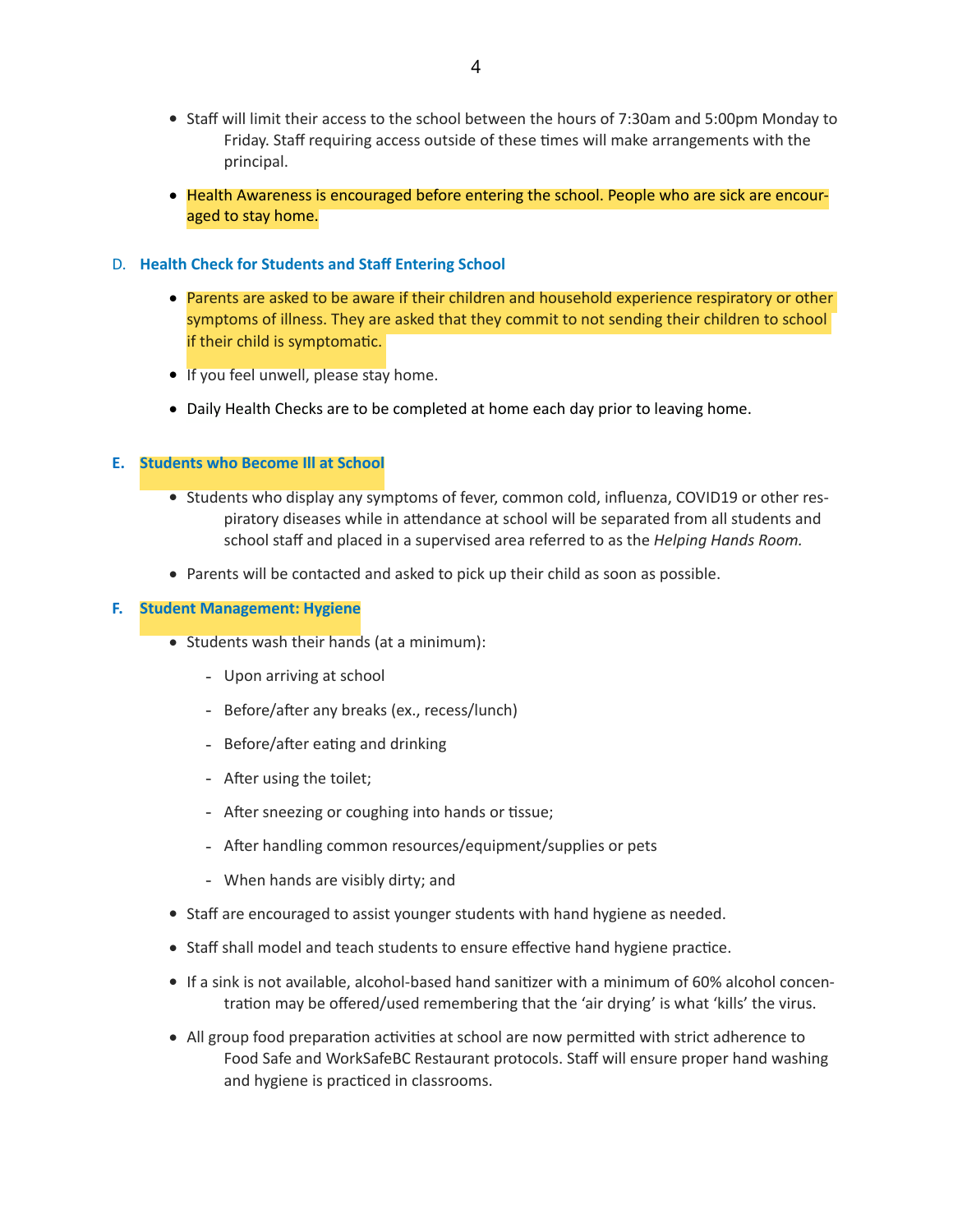#### **G. Student Management: Personal Space**

- All staff and students are asked to respect the personal space of others.
- Staff may use space in a way that best meets learner needs and preferred educational practice.
- Staff may consider providing workspace outdoors when practical.
- Respecting personal space during lineup/hallway is encouraged.
- We will schedule time outdoors as much as possible both for recreational and learning opportunities. Students should have appropriate footwear and attire for a range of weather conditions.
- School gatherings and events will occur in line with those permitted by all applicable public and local/regional health orders and recommendations. School organizers will apply a trauma informed lens to their planning, including consideration of:
	- respecting student and staff comfort levels regarding personal space;
	- using space available to spread people out as much as possible, respecting room occupancy limits, and ensuring enough space is available to prevent involuntarily physical contact between attendees (e.g., overcrowding); and
	- transition to larger gatherings (e.g. school-wide assemblies), including starting with virtual or smaller in-person options, shorter in-person sessions, etc..

#### **H. Student/Staff Management: Mask Wearing**

All K-12 personnel are no longer required to wear a non-medical mask, a face covering or a face shield (in which case a non-medical mask is to be worn in addition to the face shield) in schools and on school buses.

All Grades K-12 students are no longer required to wear a non-medical mask or a faceshield and mask indoors in schools and on buses.

Mask-wearing remains a personal or family/caregiver choice for everyone, and their choices must be respected.

- **I. Academic Learning**
	- Teachers will build into their day mental health self-care for their students and themselves. Use of the Take A Breath program is highly recommended.

#### **J. Staff Management: Personal Space**

- Staff are asked to respect the personal space of others.
- It is no longer required that adults wear a non-medical mask when indoors.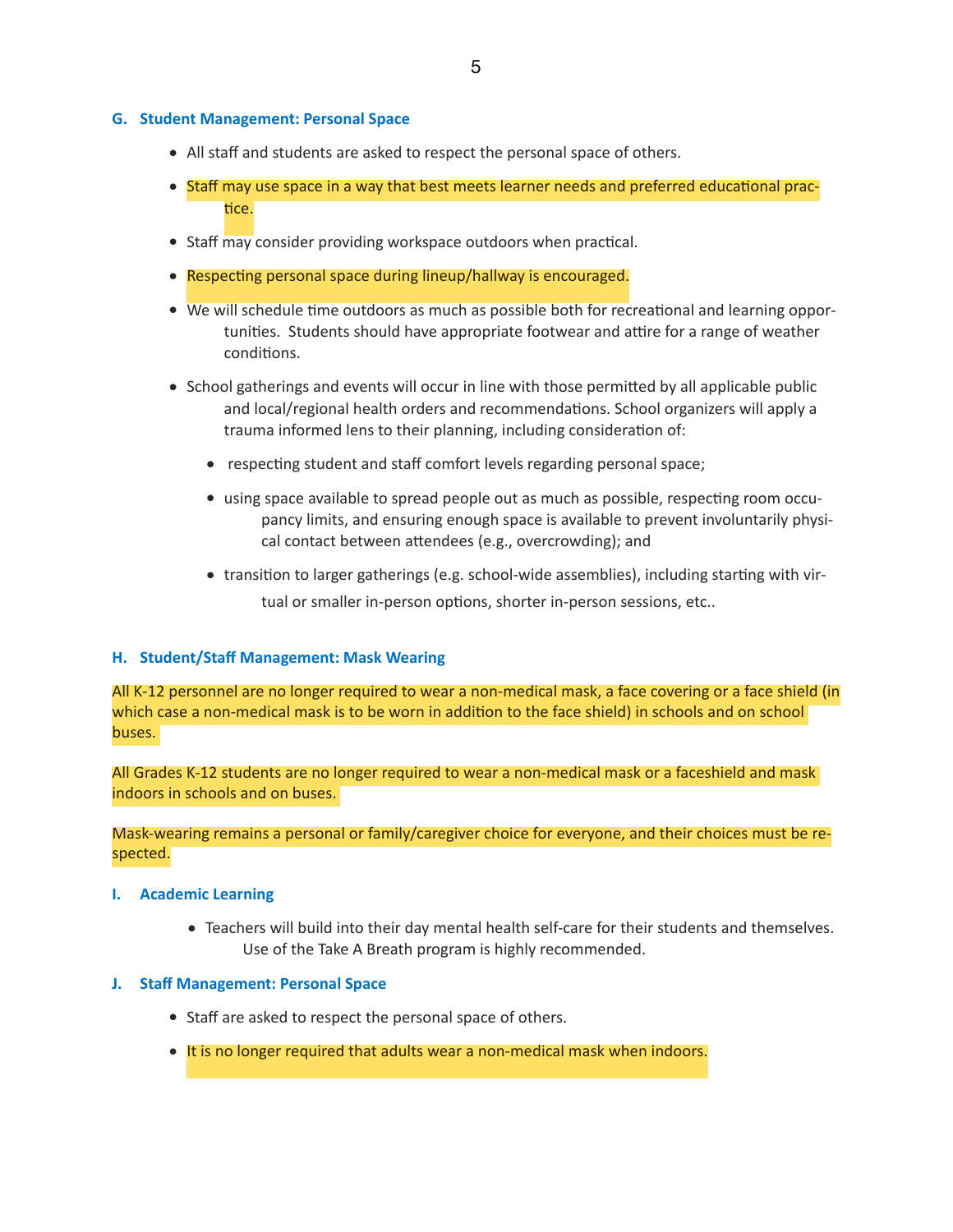#### **K. Staff Management: Hygiene**

• Staff should perform hand hygiene:

\*when they arrive at school and before they go home

\*before/after any breaks

\*before /after eating/drinking

\*before/after handling deliveries and mail

\*before/after handling food or assisting students with eating

\*before/after giving medication to a student or self

\*after toileting

\*after contact with body fluids (mucous/congestion, blood, spit, vomit, stool, urine)

- \*after cleaning tasks
- \*before/after using gloves

\*after handling garbage

\*whenever hands are visibly dirty

• Staff shall follow respiratory hygiene by:

\*coughing/sneezing into their elbow sleeve or tissue. Immediately disposing of used tissues and perform hand hygiene.

\*refrain from touching their eyes, nose or mouth with unwashed hands

\*refrain from sharing any food, drinks, unwashed utensils, or other items

- With regard to the use of masks, the advice of the Provincial Health Officer should be followed. Parents and staff can teach and reinforce these practices amongst students.
- Hand-hygiene supplies are available at all times (liquid soap, paper towels, minimum 60% alcohol-based hand sanitizer).
- Hand-washing signs are posted near all sinks. All staff will wash their hands frequently to reduce the risk of transmission. Some people have found it helpful to set a 'mental' 20 second timer or offer a prayer (Hail Mary or Our Father) for someone to support effective hygiene and spiritual practice.
- Other hygiene practice signage is posted (see resources from WorkSafe BC).
- At this time, the use of PPE by staff in our school (ex., masks, gloves, other) is followed as part of regular precautions for the hazards normally encountered in one's regular course of work (ex., cleaning, first aid, risk of projectiles/particles, risk of exposure to bodily fluids, or in certain circumstances where other preventative safety measures cannot be maintained such as physical distancing for greater than 15 minutes or hand-washing).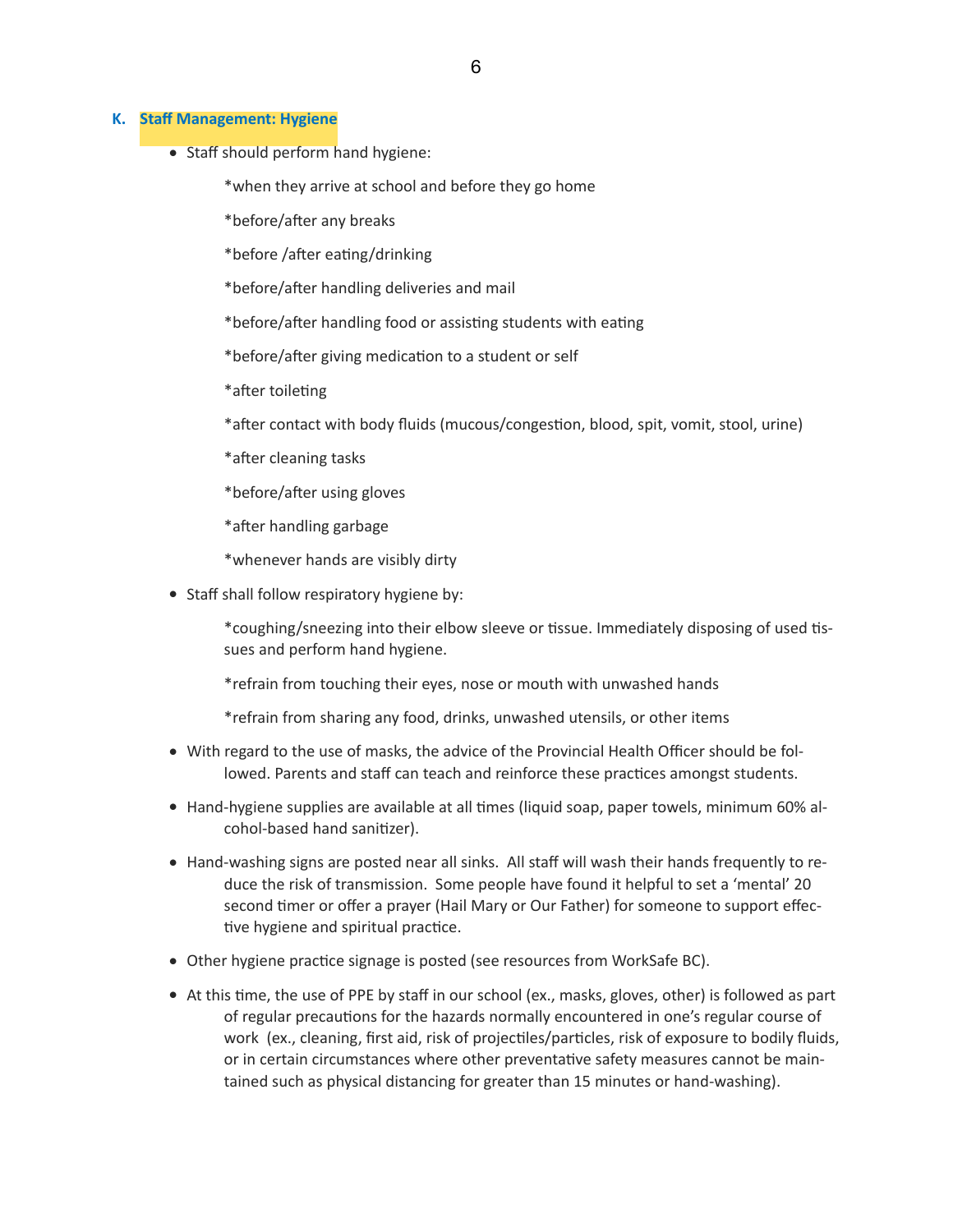#### **L. Staff who Become Ill While at Work:**

- Staff who display any symptoms of fever, common cold, influenza, COVID19 or other respiratory diseases while in attendance at school are encouraged to go home.
- Under the direction of Health Authority, the School may be required to submit information to the Health Authority.

#### **M. Cleaning/Disinfecting During School Hours**

- Common, commercially-available detergents and disinfectant products are being used.
- Classroom: Each classroom will have hand sanitizer, disinfectant, and surface cleaner available.
- As part of 'end of day' routine, students, at the discretion of the adult supervisor will contribute to the cleaning of their personal space and equipment, followed by the staff member misting cleaned surfaces with disinfectants that are allowed to air dry.
- Frequently touched (high touch) surfaces are cleaned and disinfected at least once a day, including (but not limited to) door knobs, light switches, toilet handles, tables, desks, chairs, the stair railings, and shared office spaces.
- Garbage containers are to be emptied once three quarters (3/4) full to avoid spillage, or, at least once per day, whichever comes first. Under no circumstances is anyone permitted to 'push' the contents down into the garbage can in order to make 'room' for more.
- Garbage cans will have plastic bags as liners that must be securely tied before removing the bag from the can and promptly removed from the area. Do not disturb contents and avoid placing head/face over bag while handling. This task will be done wearing gloves.
- Staff shall disinfect shared spaces (such as tables) with a diluted solution at the end of their shift and allow to air dry. It is highly recommended that staff develop a habit of misting areas they have touched with the sanitizing spray and leaving them to air dry.
- If any cloth items were used, they are to be bagged and tied, and taken to be laundered.

#### **N. Cleaning/Disinfecting After School Hours**

- Our School is cleaned and disinfected in accordance with the BC CDC's Cleaning and Disinfecting for Public Settings ([http://www.bccdc.ca/Health-Info Site/Documents/CleaningDisin](http://www.bccdc.ca/Health-Info%252520Site/Documents/CleaningDisinfecting_PublicSettings.pdf)[fecting\\_PublicSettings.pdf\).](http://www.bccdc.ca/Health-Info%252520Site/Documents/CleaningDisinfecting_PublicSettings.pdf)
- Cleaning practices are in line with the PHO's COVID-19 Public Health Guidance for Childcare Settings ([https://www2.gov.bc.ca/assets/gov/health/about-bc-s-health-care-system/of](https://www2.gov.bc.ca/assets/gov/health/about-bc-s-health-care-system/office-of-the-provincial-health-officer/covid-19/covid-19_child_care_guidance_-_2020_may_15_-final.pdf)[fice-of-the-provincial-health-officer/covid-19/covid-19\\_child\\_care\\_guidance\\_-\\_2020\\_](https://www2.gov.bc.ca/assets/gov/health/about-bc-s-health-care-system/office-of-the-provincial-health-officer/covid-19/covid-19_child_care_guidance_-_2020_may_15_-final.pdf) may 15 -final.pdf).